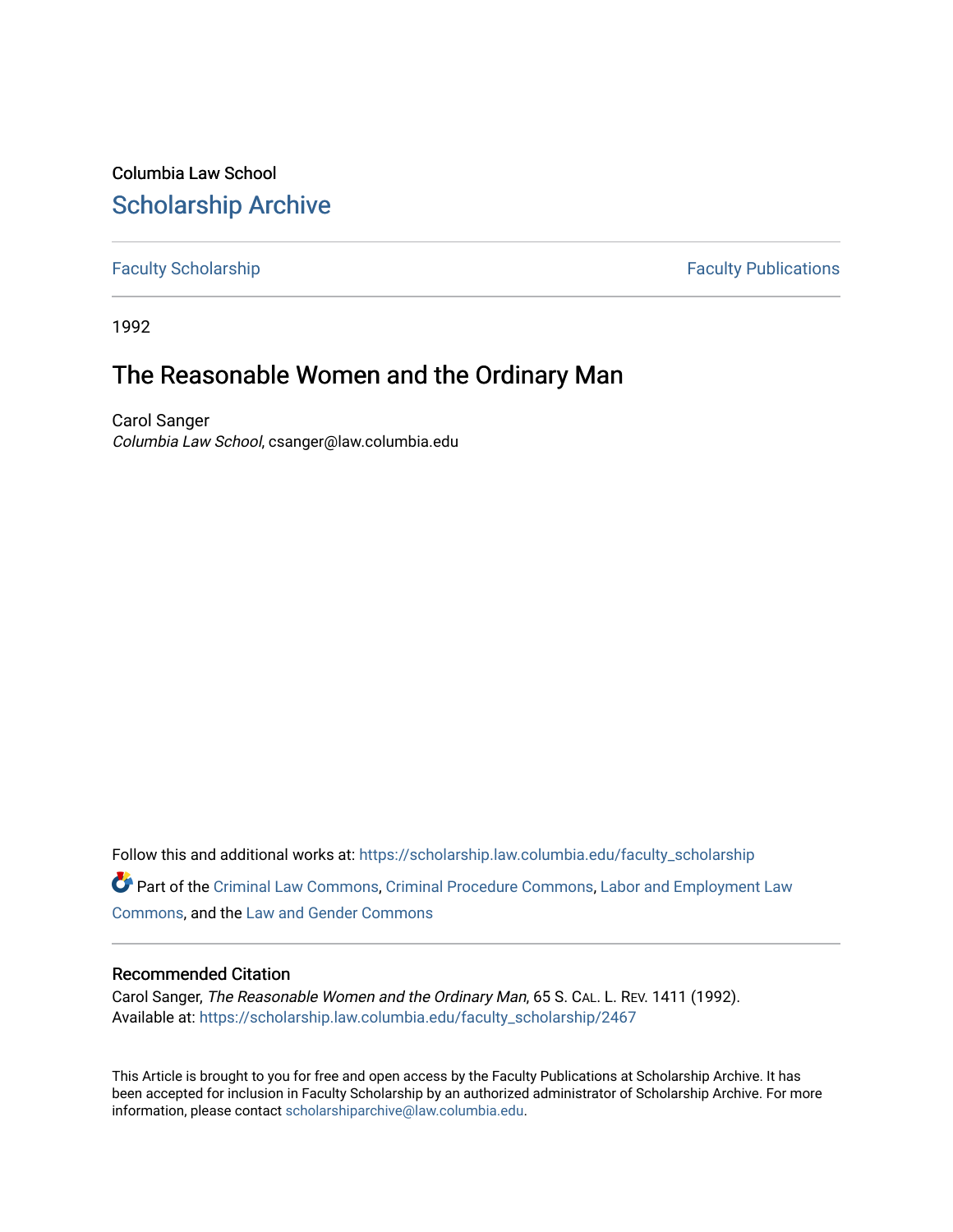## **THE REASONABLE WOMAN AND THE ORDINARY MAN**

## CAROL **SANGER\***

Nineteen ninety-one was a seismic year for sexual harassment. The first localized shift occurred in January, when the Ninth Circuit established that the standard **by** which sexual harassment in the workplace would be judged was no longer the reasonable man or even the reasonable person but rather the reasonable woman.' In October a larger audience felt a much stronger jolt when Anita Hill spoke before the Senate Judiciary Committee.

Hill testified that Supreme Court nominee Clarence Thomas had sexually harassed her while she worked for him at the Department of Education and at the Equal Employment Opportunity Commission. Her testimony was graceful and firm and was supported **by** a superb panel of four corroborating witnesses, "witnesses to die for," in the words of one court watcher: impressive credentials, no motive to lie, none overstating their case.2 But never mind. Thomas denied all of it and was confirmed **by** the Senate fifty-two votes to forty-eight.

Polls taken after the hearings showed Thomas would have been confirmed **by** popular vote as well. Some people thought that even if Hill had been telling the truth she simply waited too long to speak up. Others thought that Hill was telling the truth but that what had happened just wasn't that bad. And in the end more people believed Thomas's testimony *(nothing* happened) than Hill's (something rotten happened).<sup>3</sup>

The poll results, the ferocious attempts to discredit Hill, the difficult memories her testimony evoked for many women of similar workplace

**<sup>\*</sup>** Professor of Law, Santa Clara University. **A** version of this article first appeared as *Caution: Women at Work,* in **CALIFORNIA LAWYER,** Jan., 1992, at 96.

<sup>1.</sup> Ellison v. Brady, 924 F.2d 872 (9th Cir. 1991).

<sup>2.</sup> Barbara Babcock, *Panel Still Facing a Crucial Question: Who Has the Burden of Proo/?,* L.A. TIMES, Oct. 14, 1991, at A12.

<sup>3.</sup> Clay Richards, *Majority Backs Thomas in Polls,* NEWSDAY Oct. 15, 1991, at 18; Ronald Brownstein, *Public Tends to Believe Thomas by 48% to 35%,* L.A. **TIMES,** Oct. 14, 1991, at **Al,** & **3;** Richard Morrow & Thomas Pedsall, *More Americans Believe Thomas Than Accuser, Poll Indicates,* WASH. **POST,** Oct. 12, 1991, at A21.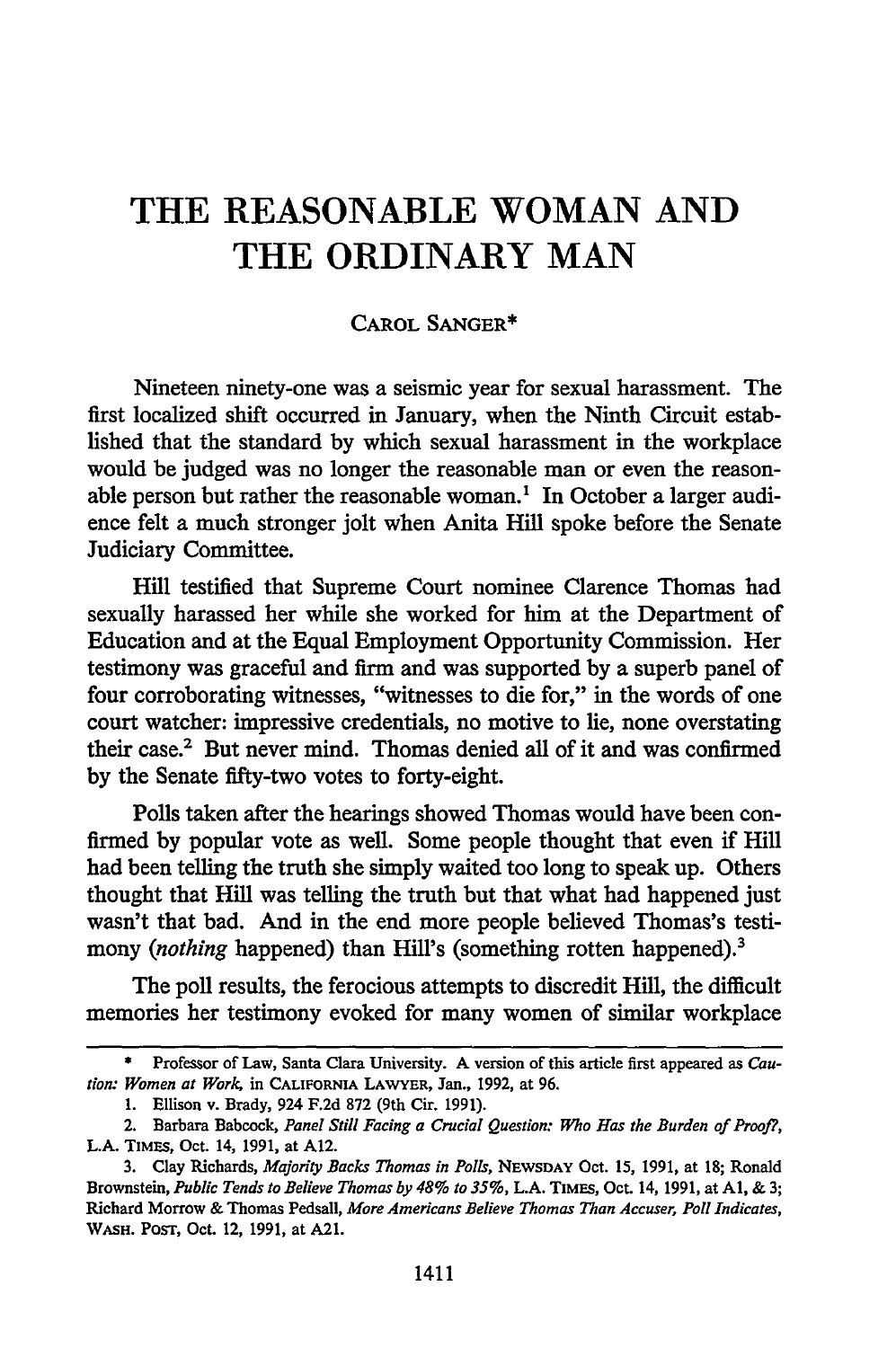encounters long filed away—not to mention the confirmation of Thomas itself-suggest a glum legacy for feminists. It is therefore tempting to minimize the importance of the hearings. Indeed, much posthearing damage control took the form of assurances to other women that nationally televised hearings using Biden's Rules of Evidence are not the usual form or forum for charges of harassment. Some minimizing is fair; the hearings were more mock law than real. The issue before the Senate Judiciary Committee was not whether Thomas had violated Title VII but whether he should be confirmed, a political decision. Neither the reasonable woman standard nor any other was invoked to guide the Committee or the public on such issues as assessing the testimony, locating the burden of proof, and evaluating whether Thomas's conduct was sexual harassment.

And so the hearings were not completely disheartening. At their best-and as effectively as a good episode *of Donahue* or *L.A. Law-they* clarified to a national audience how commonplace sexual harassment is for women at work. Even witnesses for Thomas testified that they had been harassed by other men on the job, and subsequent surveys confirmed that the sexual harassment of women-in government, in the trades, and in the professions-is rather ordinary.<sup>4</sup> The hearings also introduced to viewers and senators alike the idea that harassing is no longer as safe as it once was; brave women may come forth despite the costs.

But while public education about sexual harassment as a regular workplace phenomenon is all to the good, the hearings also made clear that harassment is still tolerated and still trivialized. The popular polls found Hill to be incredible, oversensitive, and too late. These determinations about her failings-as witness, as worker, as woman-are judgments, however casual, about the reasonableness of Hill's testimony and her conduct and so also about the reasonableness of *other* working women who respond to their bosses in much the same way as Hill did. Thus for many women the hearings served to confirm not just Thomas but the wisdom of continuing with the kinds of behavior (patience, silence, and hard work) that pass for "reasonable" by women at work.

So where's the Ninth Circuit when we. really need it? Could the reasonable woman standard have made a difference to Hill's alleged failings? With regard to Hill's credibility, the answer is probably no. The reasonable woman test addresses only whether the defendant's conduct

1412

<sup>4.</sup> Elizabeth Kolbert, *Sexual Harassment at Work Is Pervasive, Survey Suggests,* N.Y. TIMES, Oct. **11, 1991.** at **Al.**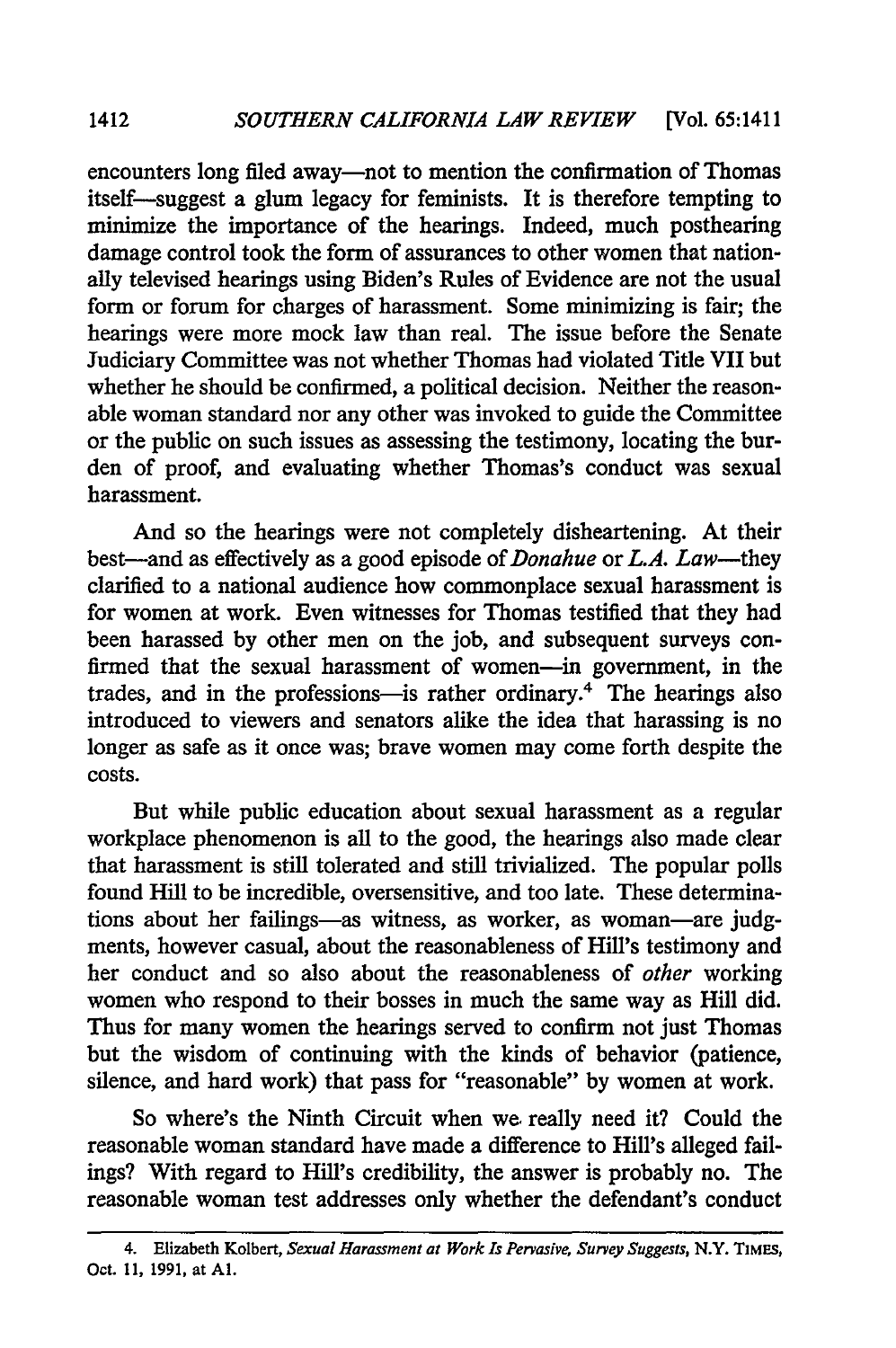was experienced by the victim as intimidating, hostile or offensive. Because Thomas denied every charge, every sentence, and every event, and because he was believed more than she, the reasonable woman standard does not come into play.

Of course, nonlegal notions of what it means to be a reasonable woman victim were hard at work. For example, Hill's testimony was attacked for being too "emotionless," the current characterization in American public discourse of conduct that might once have been called "dignified." A public trained on appropriate emotional responses by watching game shows might well have found Hill too somber and stoic. Emotionally unembellished testimony by women about difficult personal events was a problem well before the Senate hearings. We know, for example, that rape victims should not be too stoic or too emotional.5 (They should also not be too pretty-"she brought it on"-or too ugly-"who'd rape her?") Similarly, the testimony of Lindy Chamberlain, an Australian mother accused and convicted of murdering her baby, was not believed in part because she didn't cry on the stand and because she wore different outfits to court.<sup>6</sup> What mother would mourn like that? But crying and lots of affect are not *always* the ticket to credibility. Most recently battered woman have come up against expectations of how they should testify. Having learned about "learned helplessness," a passive state of mind that sometimes prevents some women from leaving their batterers, some police and prosecutors are now unsure whether *angry* battered women are telling the truth.<sup>7</sup> Hill faced both assaults at once; on the one hand she was attacked for stoicism, on the other for being delusional.

Would the reasonable woman standard have made a difference to whether Thomas's conduct was properly characterized by Hill as sexual harassment? Here the answer is yes. Recall that the standard assesses the harasser's conduct from the perspective of the reasonable victim. Because almost all victims of sexual harassment are women, the standard in most cases is the reasonable woman. Are an employer's unwanted descriptions of pornographic movies and his sexual abilities oppressive or

<sup>5.</sup> Tony Massaro, *Experts. Psychology, Credibility, and Rape: The Rape Trauma Syndrome Issue and Its Implications for Expert Psychological Testimony,* 69 **MINN.** L. REv. 395 (1985).

**<sup>6.</sup>** Adrian Howe, *Chamberlain Revisited: The Case Against the Media,* 31-32 **REFRACTORY GIRL** 2 (1988); *see generally,* **JOHN** BRYSON EVIL **ANGELS** (1985). Lindy Chamberlain was played **by** Meryl Streep in the movie *A Cry in the Dark.*

**<sup>7.</sup>** Laura Crites **&** Donya Coker, *What Therapists See that Judges Miss,* **JUDGES J. 9,** 41 (1988); *see* McKee v. City of Rockwall, **877 F.2d** 409, 411 (5th Cir. **1985)** (police declined to arrest alleged batterer in part because the woman looked angry rather than hurt).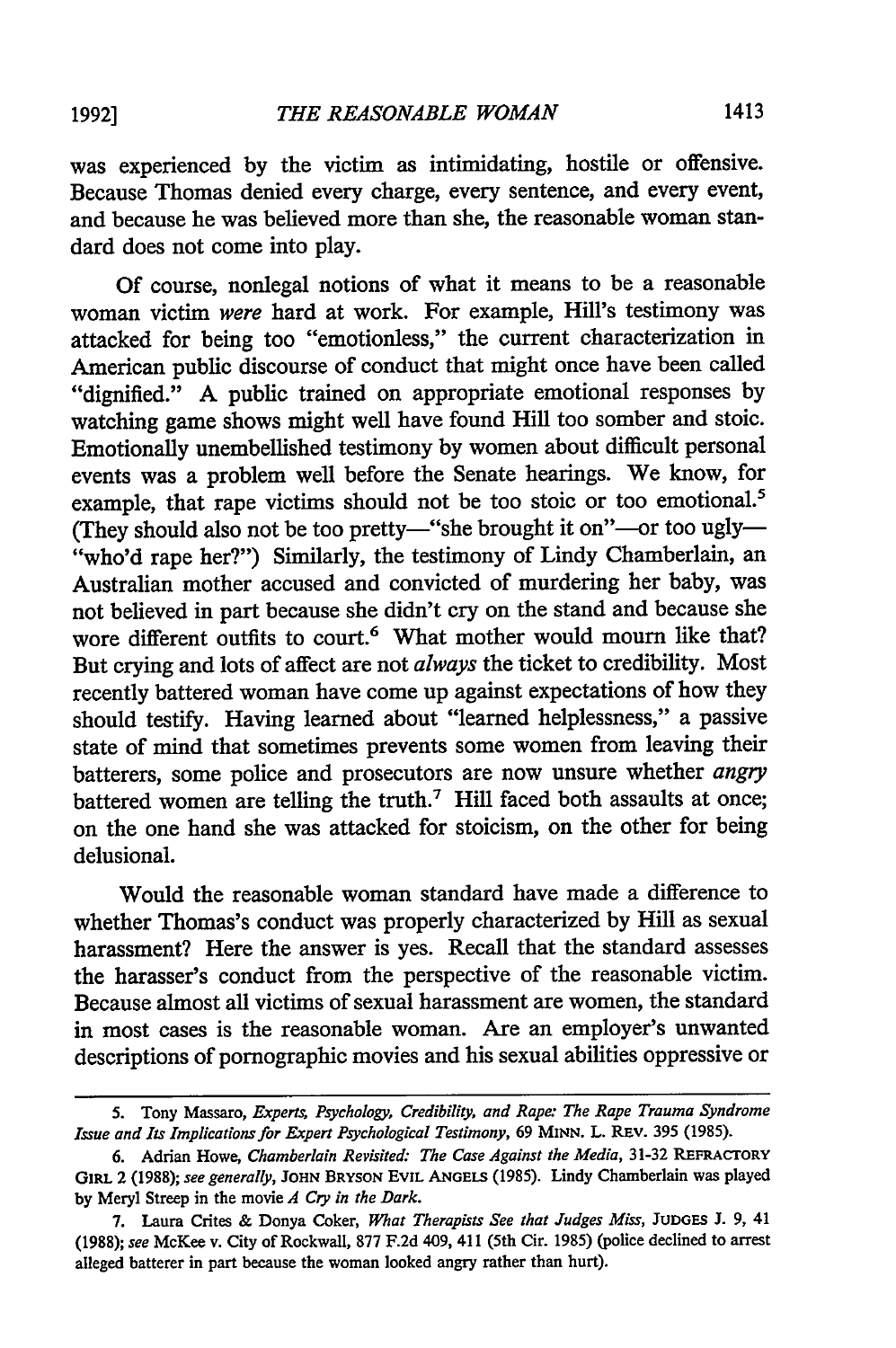intimidating when told to a junior woman assistant? The question is no longer answered in the abstract. Instead we listen to the answers of such a woman, in this case Anita Hill.

Objections to the reasonable woman standard combine doctrinal concerns with practical ones. The doctrinal question is something like, Whatever happened to gender neutrality? How are men supposed to know what conduct strikes their victims as intimidating, hostile, or offensive? After all, women are so sensitive—take Anita Hill. Why, as men often ask, can't women be more reasonable? These are questions that I suspect often stand in for Professor Henry Higgins's more honest lament in *My Fair Lady:* "Why can't a woman be more like a man?"

The answer is that at least in determining what behavior is sexually harassing, women are not like men. As many feminists have explained, women commonly experience as fearful what men find fun. In the Ninth Circuit case "all" the plaintiff's harasser did was hang around her desk (uninvited) and send her a series of (unwanted) love letters declaring his devotion ("I have enjoyed you so much over these past few months. Watching you. Experiencing you from **0** so far away."). This example of sexual harassment was recently derided in *The New Republic* as "trivial."8 But it was experienced by the woman as terrifying: "I just thought he was crazy. I didn't know what he would do next."<sup>9</sup>

In other hostile-work-environment cases the harassment makes no pretense of courtship or, as Hill testified, of the aftermath of "courtship" rejected. For example, a federal district court recently found the plaintiff quite reasonable to think herself harassed in a workplace plastered with sexually frank images of women, never mind hammer handles carved into penises. 10 Focusing on gender differences is crucial when the discrimination is based on sex; as the Ninth Circuit recognized, a gender neutral standard "tends to be male-biased and to systematically ignore the experiences of women."<sup>11</sup>

A second objection to the reasonable woman standard is that it takes no account of whether the defendant-actor *meant* to harass. Many men may ask, "Have I harassed?" and may again identify with Professor Higgins, who was, as you recall, "just an ordinary man-the sort who never would, never could let an insulting remark escape his lips." Indeed, sociologist Orlando Patterson offers a cultural overlay to the defense of "no

1414

*<sup>8.</sup> Talking Dirty,* **NEw** REPUBLIC, **Nov. 4, 1991, at 7-8.**

**<sup>9.</sup>** Ellison v. Brady, 924 **F.2d 872** (9th Cir. **1991).**

**<sup>10.</sup>** Robinson v. Jacksonville Shipyard, **760** F. Supp. 1486 (M.D. Fla. **1991).**

**<sup>11.</sup>** 924 **F.2d 872.**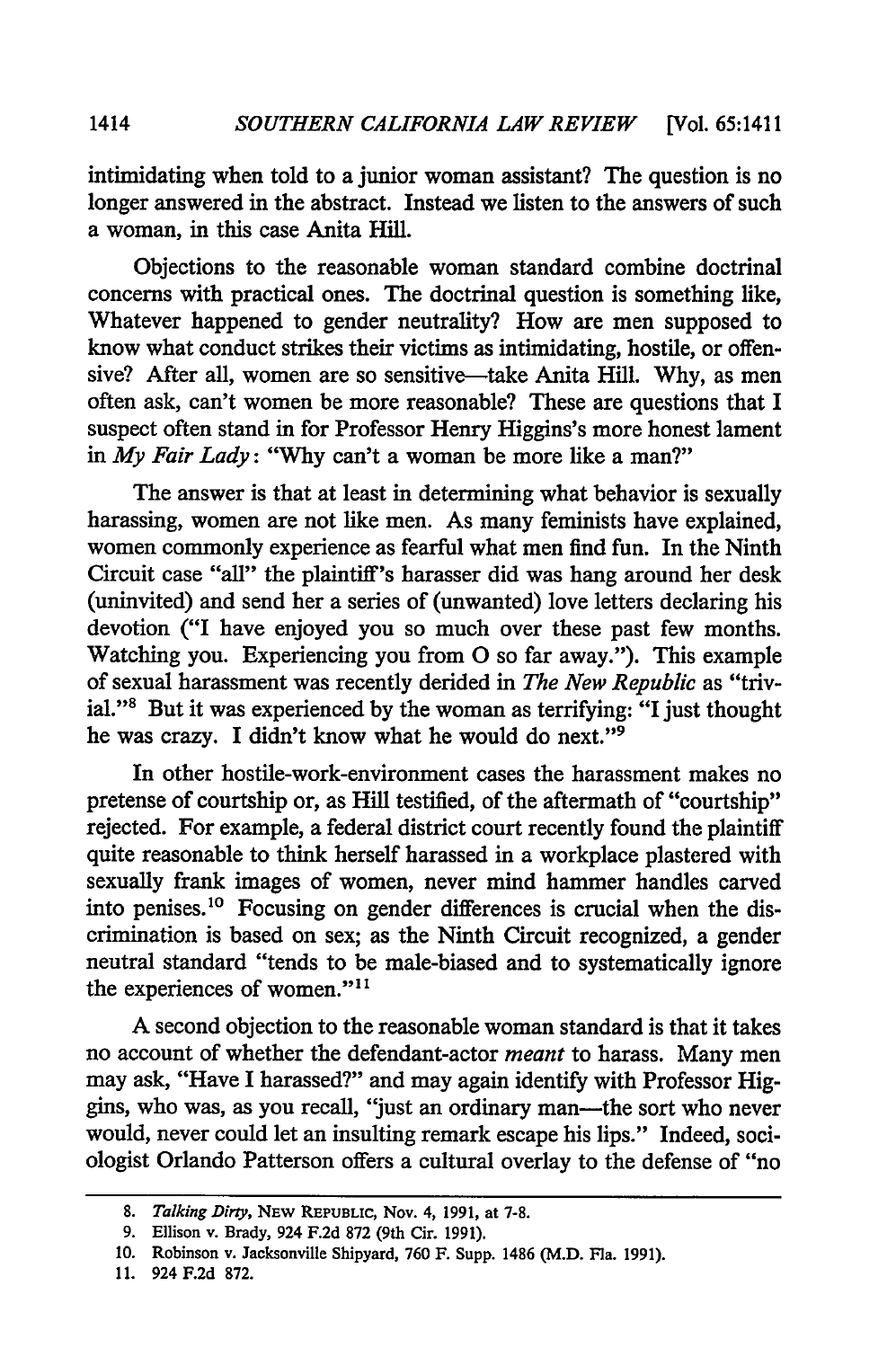harm intended." Patterson is "convinced that Professor Hill perfectly understood the [Southern working class] psychocultural context in which Judge Thomas allegedly regaled her with Rabelaisian humor (possibly as a way of reaffirming their common origins), which is precisely why she never filed a complaint against him."<sup>12</sup>

But sexual harassment is not some white, college-educated feminist trick. Class solidarity aside, many complaints in hostile-environment cases are fied by workers against coworkers of similar rank. The reasonable woman standard locates authority about how "perfectly" the harassing conduct has been understood in the victim, not her harasser. The standard does not replace the jury with the victim; the jury decides if the woman is reasonable or not. But it is *her* experience, not *his* intent, that focuses the inquiry.

Some insulting remarks may well be made by ordinary men with no intent to cause harm (though many of the reported cases go far beyond insult to acts of overt degradation and sexual aggression). But limiting sexual harassment to cases in which harm was intended offers no security to women who work and fails to secure the nondiscriminatory workplace for men and women workers that is the point of Title VII. As another court explained, the reasonable woman standard "enables women to participate in the work force on an equal footing with men."<sup>13</sup>

Why is it so hard for men to figure out which comments, requests, and behavior are harassing? One reason may be that in most instances there is no comparably threatening version of an unwelcome sexual advance by a woman toward a man. Unwelcome advances from a woman secretary or associate are something men can joke about, perhaps because they don't find the woman pretty. Such advances serve to enhance a man's preexisting power. In contrast unwelcome sexual advances simply reinforce a woman's subordination.

Another reason may be that until recently there was no need for men to distinguish suggestive conversation or friendly pats from sexual harassment. Men commonly outrank the women who work for them, and gender dissonances in how "compliments" are received, favors requested, or jokes taken are compounded by these differences in workplace power. For it is power disparity, feeding with a familiar vengeance on gender differences, that lies at the heart of sexual harassment.

<sup>12.</sup> Orlando Patterson, *Race, Gender, and Liberal Fallacies,* N.Y. TIMEs, Oct. 20, **1991,** at **Al, AIS.**

**<sup>13.</sup>** Radtke v. Everett, 471 **N.W.2d 660,** 664 (Mich. Ct. **App. 1991).**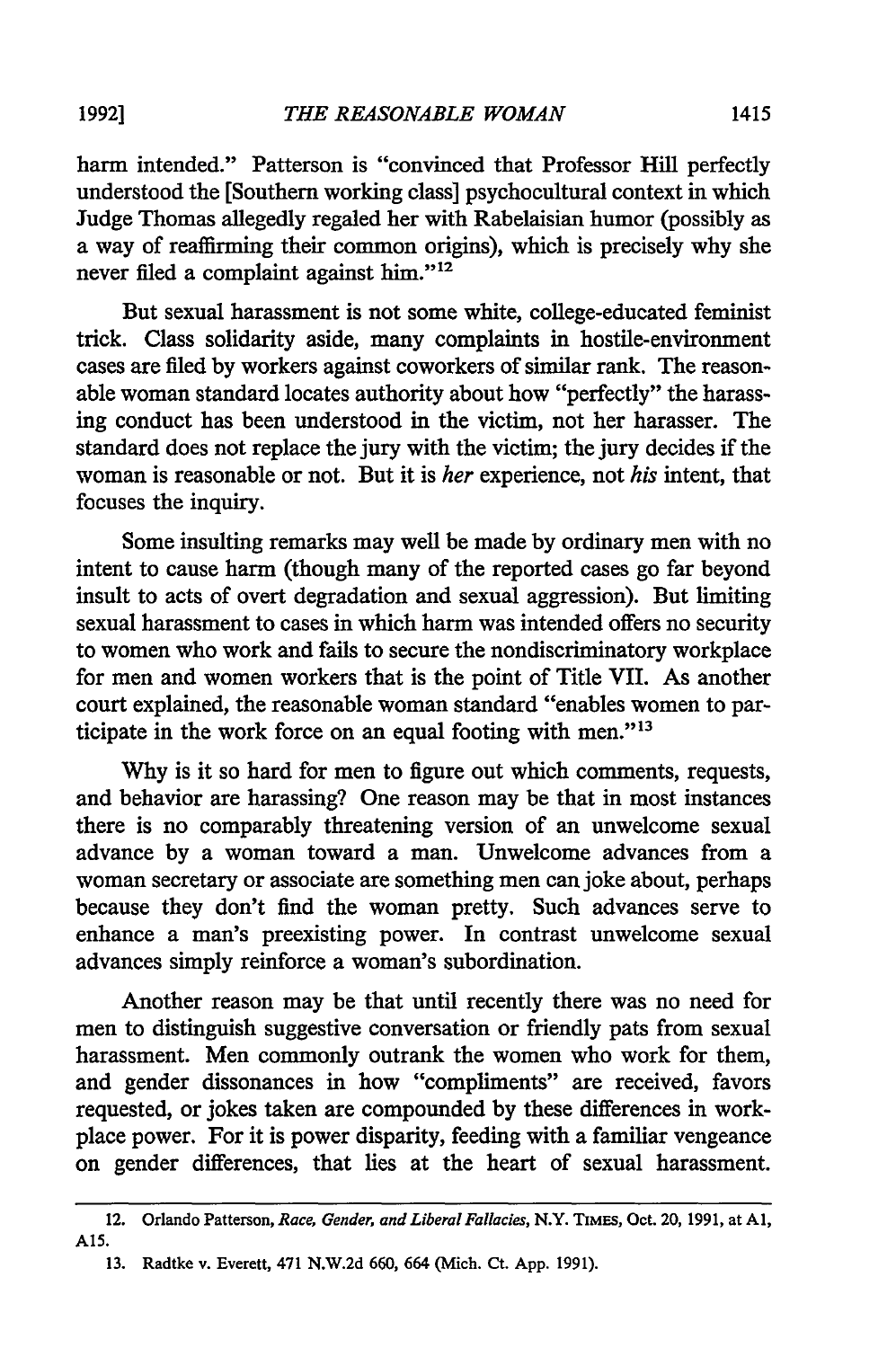Because women have less job (and physical) security, they are more susceptible to harassment. And in America sex is a familiar mechanism through which power relationships are maintained.

Would the reasonable woman standard have made a legal difference with regard to Hill's delay in coming forward publicly? Probably not. As with other legal actions there is a statute of limitations for charges of sexual harassment, and even assuming that the cause of action existed in 1982, Hill missed it.

But here important nonlegal notions of what it means to be a reasonable woman come into play. If this stuff really happened, Hill's disbelievers say, she would have done something more than tell her closest friends: She should have taken notes, told higher-ups, filed a complaint, quit her job. What? Most of us do not live our lives in anticipation of (or with any desire for) litigation. And picture or remember a man you know coming home in frustration and telling his wife that his foreman/ sergeant/managing partner was harassing him again. "Honey," she says (in the why-Hill-wasn't-reasonable scenario), "you just *quit* that job. You'll find another one just as good."

But people don't quit. They wait, they hope it will stop, they diminish its importance, they (women especially) blame themselves, we try to forget it happened. These reasons are familiar and make sense to most of us. The argument here is not that one should have forever to bring a legal claim but rather that it is not unreasonable *not* to have brought one. There is simply nothing mysterious (or delusional) about the course of professional prudence and self-preservation that Hill and many other women have chosen to follow.

The reasonable woman standard might have made a bigger difference to Hill had it been in place ten years ago. It acknowledges not just that women work but that they work under the disadvantage of gender. Women work for the same reasons as men-income, benefits, a sense of accomplishment. The reasonable woman standard lets them get on with the job.

The standard is meant to influence the attitudes as well as the conduct of employees. Not all federal courts agree this is necessary. The Sixth Circuit, for example, found that Title VII was not "designed to bring about a magical transformation in the social mores of American workers"<sup>14</sup>—a curiously mean view of American workers. Happily the

<sup>14.</sup> Rabidue v. Osceola **Pcf.** Corp., **805 F.2d 611, 620-21** (6th Cir. **1986)** (quoting Rabidue v. Osceola Ref. Co., 584 F.Supp. 419, 430 **(E.D.** Mich. 1984)).